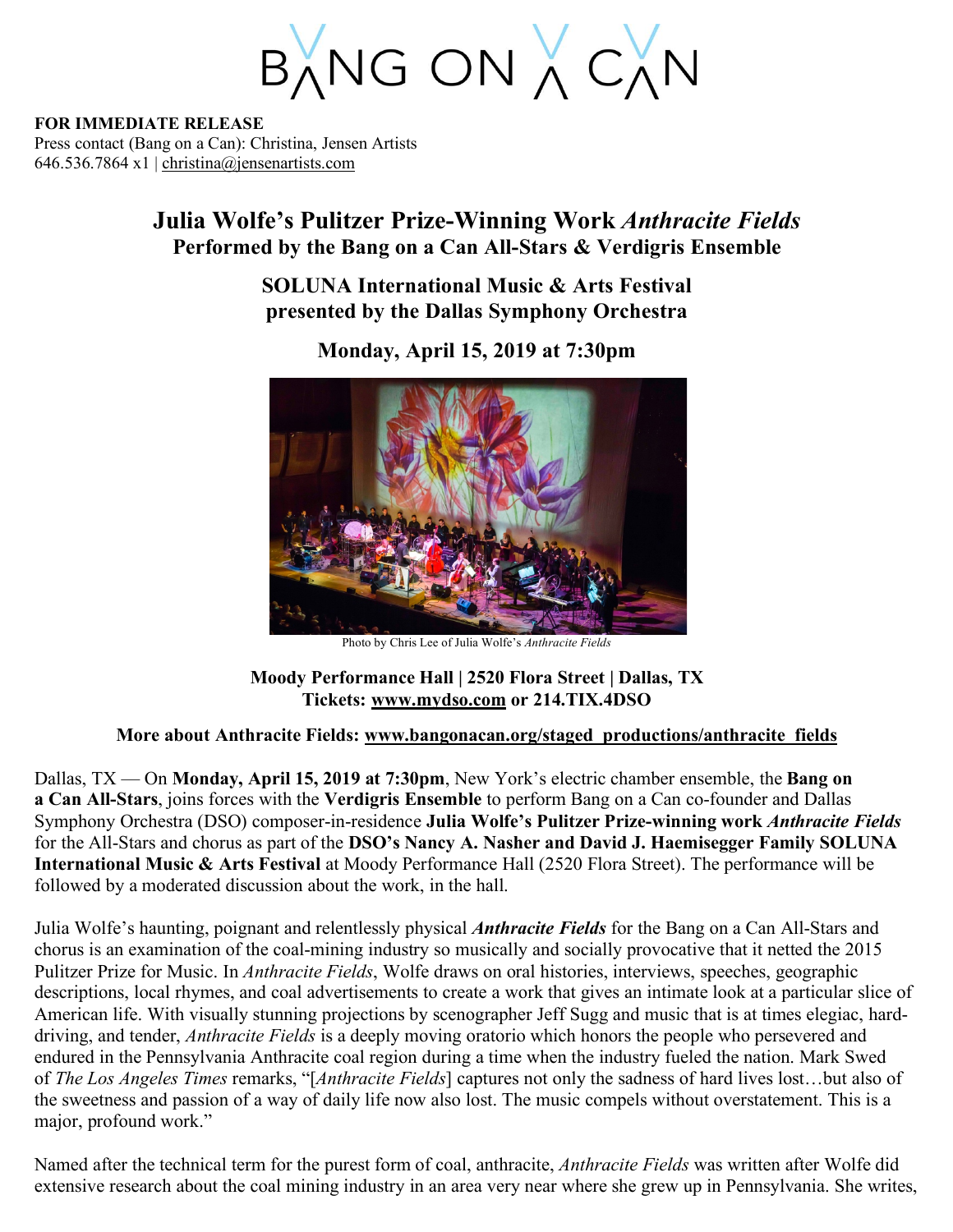"In some ways the piece is a return to my small town Pennsylvania roots. In looking north – the left turn onto route 309, the road-rarely-taken – I delved into a local history." She continues, "My aim with *Anthracite Fields* is to honor the people who persevered and endured in the Pennsylvania Anthracite coal region during a time when the industry fueled the nation, and to reveal a bit about who we are as American workers."

Cited by the Pulitzer committee as, "a powerful oratorio for chorus and sextet evoking Pennsylvania coal-mining life around the turn of the 20th Century," the work premiered at the Mendelssohn Club of Philadelphia in April 2014 followed by a performance at the NY PHIL BIENNIAL in May 2014. *The New York Times* wrote, "In Ms. Wolfe's polished and stylistically assured cantata, the overall coherence of the musical material helped her expressions of outrage to burn cleanly and brightly."

**About Julia Wolfe:** Julia Wolfe's music is distinguished by an intense physicality and a relentless power that pushes performers to extremes and demands attention from the audience. She draws inspiration from folk, classical, and rock genres, bringing a modern sensibility to each while simultaneously tearing down the walls between them.

In addition to *Anthracite Fields*, recent projects include her evening-length *Steel Hammer* for the Bang on a Can All-Stars and singers which toured in an expanded theatrical form with director Anne Bogart and her SITI Company. In January 2019, the New York Philharmonic premiered *Fire in my mouth*, Wolfe's large-scale work for orchestra and women's chorus, continuing her interest in American labor history with the subject of women in New York's garment industry at the turn of the century. Upcoming projects include new works for SO Percussion, the Los Angeles Philharmonic, and the New World Symphony.

She has written a major body of work for strings, from quartets to full orchestra. Her quartets, as described by The New Yorker, "combine the violent forward drive of rock music with an aura of minimalist serenity [using] the four instruments as a big guitar, whipping psychedelic states of mind into frenzied and ecstatic climaxes." Wolfe's *Cruel Sister* for string orchestra, inspired by a traditional English ballad, was commissioned by the Munich Chamber Orchestra and received its U.S. premiere at the Spoleto Festival. *Fuel* for string orchestra is a collaboration with filmmaker Bill Morrison, and *Spinning* is a multi-media work written for cellist Maya Beiser with visuals by Laurie Olinder. She has collaborated with theater artist Anna Deveare Smith, choreographer Susan Marshall, visual designer Jeff Sugg, and director François Girard, among others. Her music has been heard at venues throughout the world, including the Brooklyn Academy of Music, Lincoln Center, Carnegie Hall, the Sydney Olympic Arts Festival, Muziekgebouw (Netherlands), Barbican Centre (UK), Settembre Musica (Italy), Theatre de la Ville (France), among others. Her music has been recorded on Cantaloupe Music, Teldec, Universal, Sony Classical, and Argo/Decca.

Wolfe was a 2016 MacArthur Fellow and was a recipient of the 2015 Herb Alpert Award in Music. She is cofounder/co-artistic director of New York's legendary music collective Bang on a Can, and she is Artistic Director of NYU Steinhardt Music Composition. Her music is published by Red Poppy, Ltd. (ASCAP) and is distributed worldwide by G. Schirmer, Inc.

**About the Bang on a Can All-Stars:** Known worldwide as some of the best contemporary musicians, the Bang on a Can All-Stars formed in 1992 and are recognized for their ultra-dynamic live performances and recordings of today's most innovative music. Freely crossing the boundaries between classical, jazz, rock, world and experimental music, this six-member amplified ensemble has consistently forged a distinct category-defying identity. With a massive repertoire of works written specifically for the group's distinctive instrumentation and style of performance, the All-Stars have become a genre in their own right.

Performing throughout the U.S. and internationally, the All-Stars have shattered the definition of what concert music is today. The group's celebrated projects include their landmark recording of Brian Eno's ambient classic *Music for Airports* and Terry Riley's *In C*, as well as live performances with Philip Glass, Meredith Monk, Don Byron, Iva Bittova, Thurston Moore, and others. The All-Stars have worked in unprecedented close collaboration with some of the most important and inspiring musicians of our time, including Steve Reich, Ornette Coleman, Burmese circle drum master Kyaw Kyaw Naing, Tan Dun, DJ Spooky, and many more. The All-Stars were awarded *Musical America*'s Ensemble of the Year and have been heralded as "the country's most important vehicle for contemporary music" by the *San Francisco Chronicle.*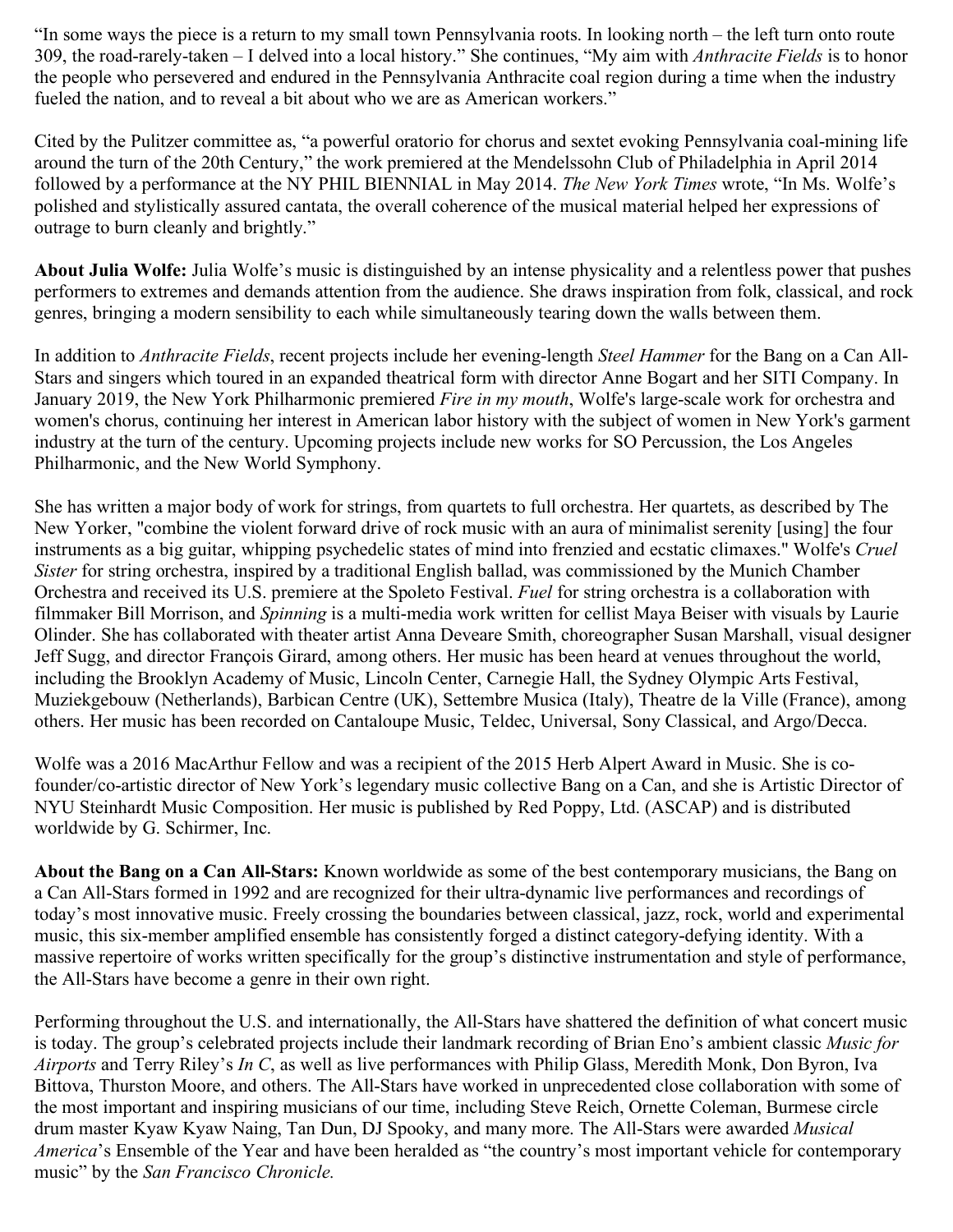Recent project highlights include *Road Trip*, an immersive and visually stunning concert collaboratively-composed by Michael Gordon, David Lang, and Julia Wolfe to commemorate the 30+ year journey of Bang on a Can; the premiere performances and recording of Julia Wolfe's Pulitzer Prize winning *Anthracite Fields*; *Field Recordings*, a major multi-media project featuring over 30 commissioned works by Tyondai Braxton, Mira Calix, Anna Clyne, Bryce Dessner, Michael Gordon, Jóhann Jóhannsson, David Lang, Christian Marclay, Steve Reich, Caroline Shaw, Julia Wolfe; the world premiere and album release of *Cloud River Mountain*, a collaboration featuring Chinese superstar singer Gong Linna; and more. The All-Stars record on Cantaloupe Music and have released past recordings on Sony, Universal, and Nonesuch.

**About Verdigris Ensemble**: Founded in 2017, Verdigris Ensemble has quickly established itself as "one of the most innovative chamber choirs...a major artistic force" (Theaterjones) and called "a group to watch" offering "accomplished performances" (Dallas Morning News). Verdigris gathers Dallas's best vocal talent to engage a modern audience with an ancient art form. In collaboration with creatives from Dallas and beyond, Verdigris weaves intricate choral programs into cross-disciplinary experiences.

**About Bang on a Can**: Bang on a Can is dedicated to making music new. Since its first Marathon concert in 1987, Bang on a Can has been creating an international community dedicated to innovative music, wherever it is found. With adventurous programs, it commissions new composers, performs, presents, and records new work, develops new audiences, and educates the musicians of the future. Bang on a Can is building a world in which powerful new musical ideas flow freely across all genres and borders. Bang on a Can plays "a central role in fostering a new kind of audience that doesn't concern itself with boundaries. If music is made with originality and integrity, these listeners will come." (*The New York Times*)

Bang on a Can has grown from a one-day New York-based Marathon concert (on Mother's Day in 1987 in a SoHo art gallery) to a multi-faceted performing arts organization with a broad range of year-round international activities. "When we started Bang on a Can, we never imagined that our 12-hour marathon festival of mostly unknown music would morph into a giant international organization dedicated to the support of experimental music, wherever we would find it," write Bang on a Can Co-Founders Michael Gordon, David Lang and Julia Wolfe. "But it has, and we are so gratified to be still hard at work, all these years later. The reason is really clear to us – we started this organization because we believed that making new music is a utopian act – that people needed to hear this music and they needed to hear it presented in the most persuasive way, with the best players, with the best programs, for the best listeners, in the best context. Our commitment to changing the environment for this music has kept us busy and growing, and we are not done yet."

Current projects include the new **LOUD Weekend** music festival at MASS MoCA and in New York City; **The People's Commissioning Fund**, a membership program to commission emerging composers; the **Bang on a Can All-Stars**, who tour to major festivals and concert venues around the world every year; recording projects; the **Bang on a Can Summer Music Festival at MASS MoCA** - a professional development program for young composers and performers led by today's pioneers of experimental music; **Asphalt Orchestra**, Bang on a Can's extreme street band that offers mobile performances re-contextualizing unusual music; **Found Sound Nation**, a new technology-based musical outreach program now partnering with the State Department of the United States of America to create **OneBeat**, a revolutionary, post-political residency program that uses music to bridge the gulf between young American musicians and young musicians from developing countries; cross-disciplinary collaborations and projects with DJs, visual artists, choreographers, filmmakers and more. Each new program has evolved to answer specific challenges faced by today's musicians, composers and audiences, in order to make innovative music widely accessible and wildly received. Bang on a Can's inventive and aggressive approach to programming and presentation has created a large and vibrant international audience made up of people of all ages who are rediscovering the value of contemporary music.

**About the Dallas Symphony Orchestra:** The Dallas Symphony Orchestra, under the direction of Music Director Designate Fabio Luisi, presents the finest in orchestral music at the Morton H. Meyerson Symphony Center, regarded as one of the world's premier concert halls. As the largest performing arts organization in the Southwest, the DSO is committed to inspiring the broadest possible audience with distinctive classical programs, inventive pops concerts and innovative multi-media presentations. In fulfilling its commitment to the community, the orchestra reaches more than 211,000 adults and children through performances, educational programs and community outreach initiatives. The